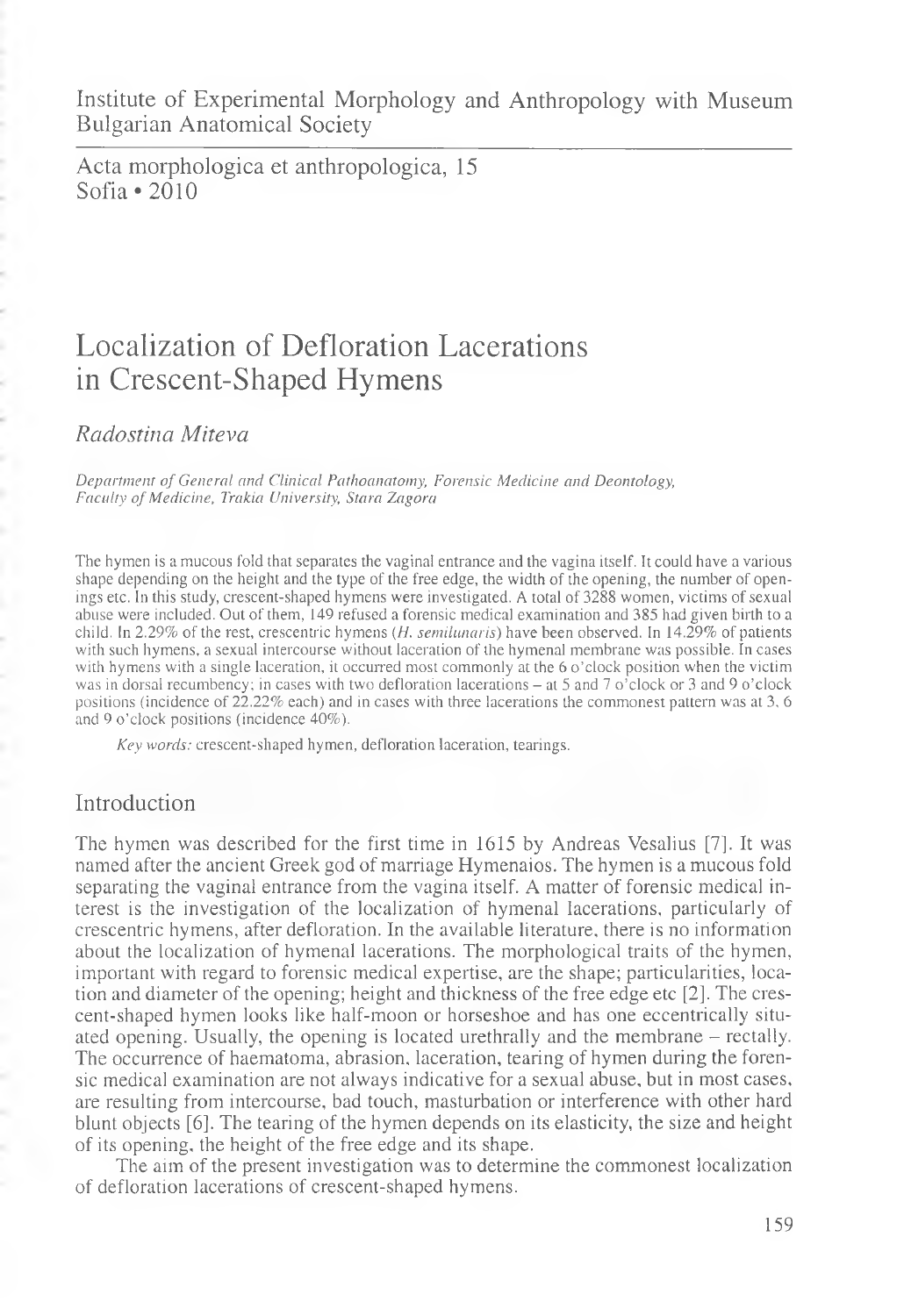## Material and Methods

The records of 3288 female victims of sexual abuse, in 15 forensic medical units at the territory of the Republic of Bulgaria were processed. The hymenal shapes, diameter of hymenal openings, the heights of the free edge and the localization of lacerations have been determined.

The forensic medical records and expertise were processed by the documental method (Dimitrov, 2000) and the statistical processing of data was done in Microsoft Office Excel.

## Results and Discussion

From all victims of sexual abuse, 149 (4.53%) refused a forensic medical genital examination. Another 385 (11.71%) had given birth by the time of the rape and the forensic examination.

The rest 2754 (83.76  $%$ ) had a status of external genitalia with records of morphological traits of the hymen during the forensic medical examination. In 63 out of them (2.29%), crescent-shaped hymens have been registered. This prevalence is lower than that, reported by R a d a n o v  $\lceil 8 \rceil - 3.19\%$ . Our data are contradictory to the affirmations of K a d a n o v et al. [5] that the most commonly encountered shape of hymen was the crescent shape.

Morphologically, according to the free edge height, women with crescent-shaped hymens were classified as with a high edge  $-26(41.27\%)$ ; medium edge  $-15(24.40\%)$ and low edge  $-22$  (33.35%) (Fig. 1).





Fig. 1. Distribution of crescent-shaped hymens according to the height of the free edge



Fig. 3. Distribution of crescent-shaped hymens according to the number of lacerations

Fig. 2. Distribution of crescent-shaped hymens according to the width of the opening



Fig. 4. Site of crescent-shaped hymens with a single laceration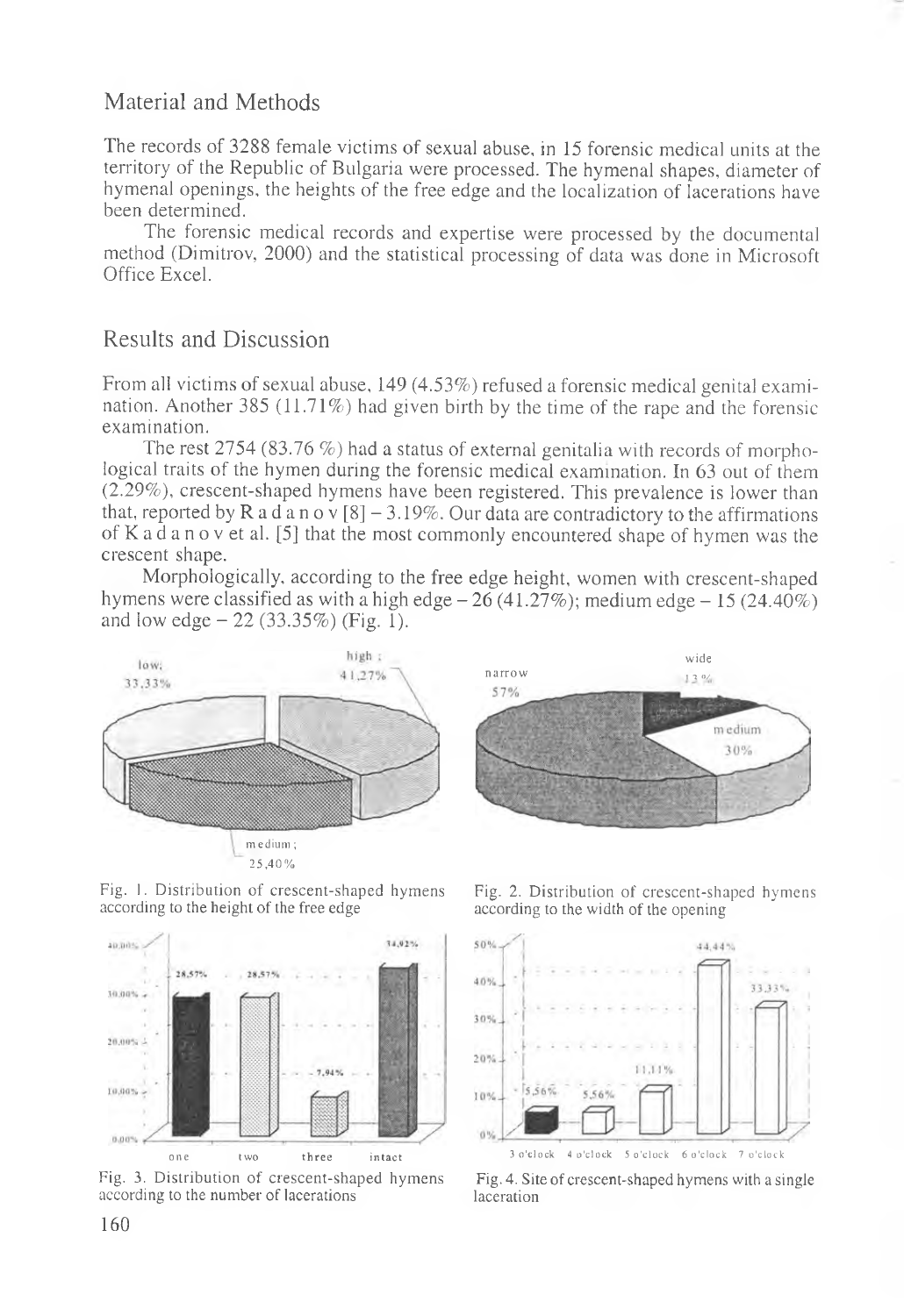

Fig. 5. Sites of crescent-shaped hymens with two Fig. 6. Sites of crescent-shaped hymens with lacerations three lacerations



three lacerations

In 36 (57.00%) of cases, crescent-shaped hymens were with narrow opening, in 19  $(30\%)$  cases – with a medium opening and in 8 cases  $(13.00\%)$  – with a wide opening. This distribution is presented on Fig. 2.

During the forensic medical examinations, 22 (34.92%) of hymens were intact. Defloration lacerations were established in 41 (65.08 %) female victims of sexual abuse. Out of them, 28.57% had a single laceration, the same number presented two lacerations and in  $7.94\%$  of cases – three lacerations were observed (Fig. 3). These results are inconsistent with those of Radanov (1986) who reported that in 20.45% of female rape victims with crescentric hymens, defloration lacerations have been present.

The site of single crescent-shaped hymenal lacerations was in most instances at 6 o'clock at dorsal recumbency of the patient, followed by location at 7 o'clock (33.33%). The least occurrences (5.56% each) were those at 3 and 4 o'clock positions. The distribution is shown on Fig. 4. Our data are similar to those of other authors having investigated the localization of lacerations of hymens with various shapes. H o b b s et al. [3] reported that the commonest site of hymenal laceration was at the 6 o'clock position at dorsal recumbency.

In our study, the sites of injury of crescentric hymens with two lacerations were at 3 and 9 o'clock positions or at 5 and 7 o'clock positions (with 22.22% each) at dorsal recumbency of the victim. The distribution is presented on Fig. 5. Ingram DM, et al. (2001) reported that in cases of two hymenal lacerations, their sites were at 5 and 7 o'clock positions, without specifying the shape of hymens.

Fig. 6 shows that cases with three lacerations presented localizations at 3, 6 and 9 o'clock positions.

It should be also noted that during the performed forensic medical examinations, a part of examined women with crescent-shaped hymens had had sexual intercourse without tearing of their hymens.

#### Conclusions

1. In rape victims with crescent-shaped hymens with a single defloration lacerations, its site in 44.44% of cases was at the 6 o'clock position at dorsal recumbency of the patient.

2. When two defloration lacerations of crescent-shaped hymens were present, they exhibited an equal incidence of 22.22% at the 5 and 7, or 3 and 9 o'clock positions.

3. The most prevalent pattern (40%) of crescent-shaped hymens with three lacerations was observed at the 3, 6 and 9 o'clock positions.